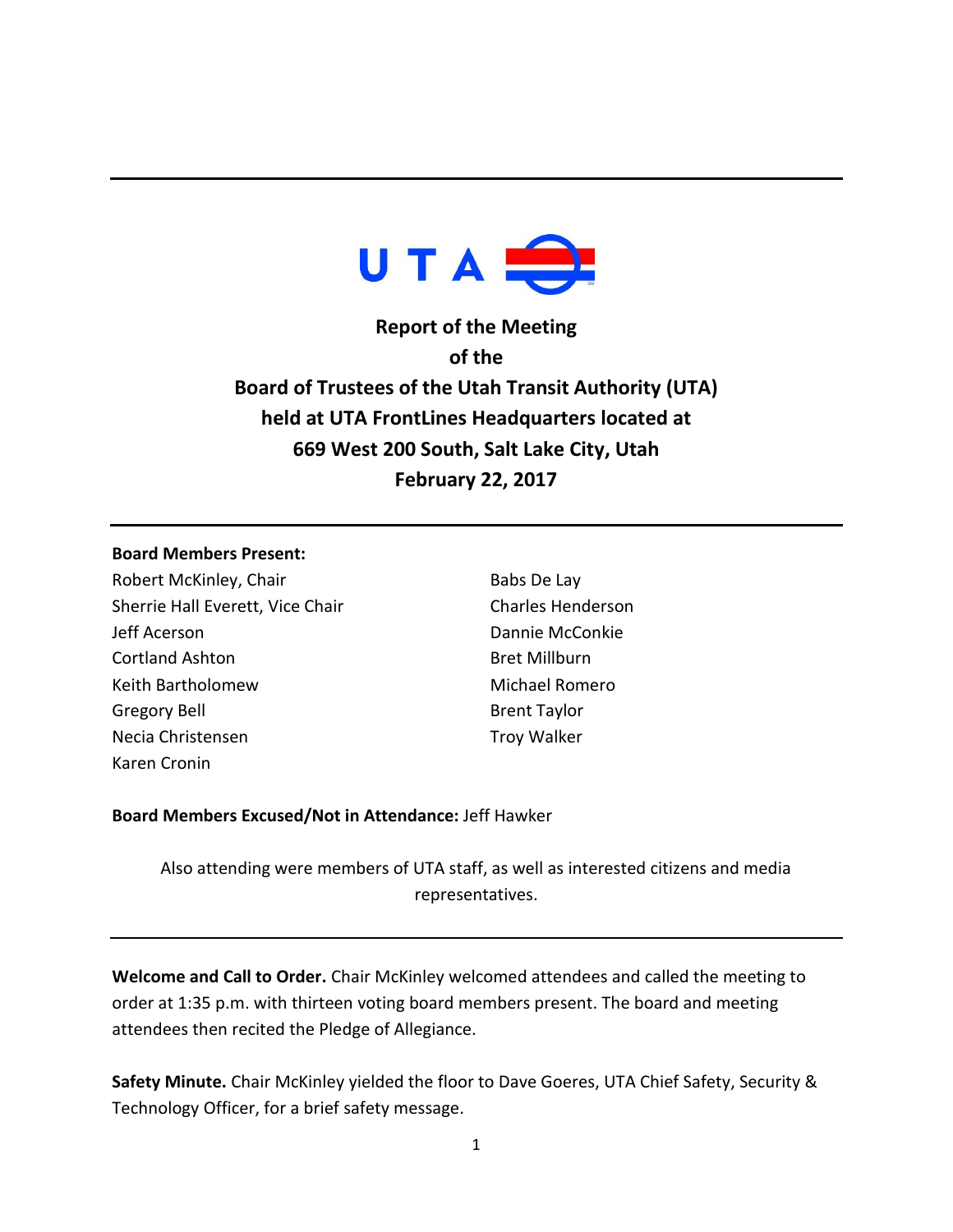**Swearing in of New Trustee.** The oath of office was administered to Brent Taylor by Rebecca Cruz, UTA Board of Trustees Support Manager.

Following Trustee Taylor's oath of office, Chair McKinley read for the record a letter written and signed by Utah State Representatives Justin Fawson, Mike Schultz, Gage Froerer, and Utah State Auditor John Dougall regarding the appointment of Brent Taylor to the UTA board, specifically as his appointment relates to UTA's anti-nepotism policies. (Trustee Taylor's father is an employee of the Utah Transit Authority.) A copy of the letter is attached hereto.

A motion to include in the official meeting minutes the letter from Representatives Fawson, Schultz, Froerer, and Mr. Dougall as well as the two letters sent by Chair McKinley to Korry Greene as chair of the Weber Area Council of Governments regarding Trustee Taylor's appointment was made by Vice Chair Everett and seconded by Trustee Christensen. The motion carried by majority consent with twelve aye votes and one abstention from Trustee Taylor.

Trustee Ashton joined the meeting at 1:43 p.m.

**Policy 4.4.1 Actual and Potential Conflicts of Interest.** Vice Chair Everett asked Jayme Blakesley, UTA General Counsel, to review conflicts of interest and recusal procedures with the board. Mr. Blakesley indicated that there are two board process policies on conflicts of interest. He explained that Board Process Policy 4.1.10 requires an annual certification of board member conduct. As part of this policy, trustees are required to complete and submit two forms, Certification of Board Member Code of Conduct and Confidential Financial Disclosure Report, annually. Once submitted, the forms are then evaluated for actual or potential conflicts of interest by the general counsel and the chief of internal audit.

Mr. Blakesley then read the introductory paragraph of Board Process Policy 4.4.1 Actual and Potential Conflicts of Interest. This policy establishes a process for addressing any substantial conflicts of interest of trustees, including allowing the board executive committee to bring before a quorum of the board a recommendation to 1) require a trustee with a potential conflict to recuse himself/herself from voting on particular issues, 2) determine whether that same trustee should participate in discussions on particular matters, 3) determine whether that same trustee should leave the meeting room during discussion of specific issues, or 4) determine any other conditions or actions regarding that same trustee as the circumstances dictate. Upon recommendation of the executive committee, a quorum of the board then votes by secret ballot or otherwise to determine participation on particular issues by the trustee with the potential conflict of interest. Members of the quorum may make a motion to act on the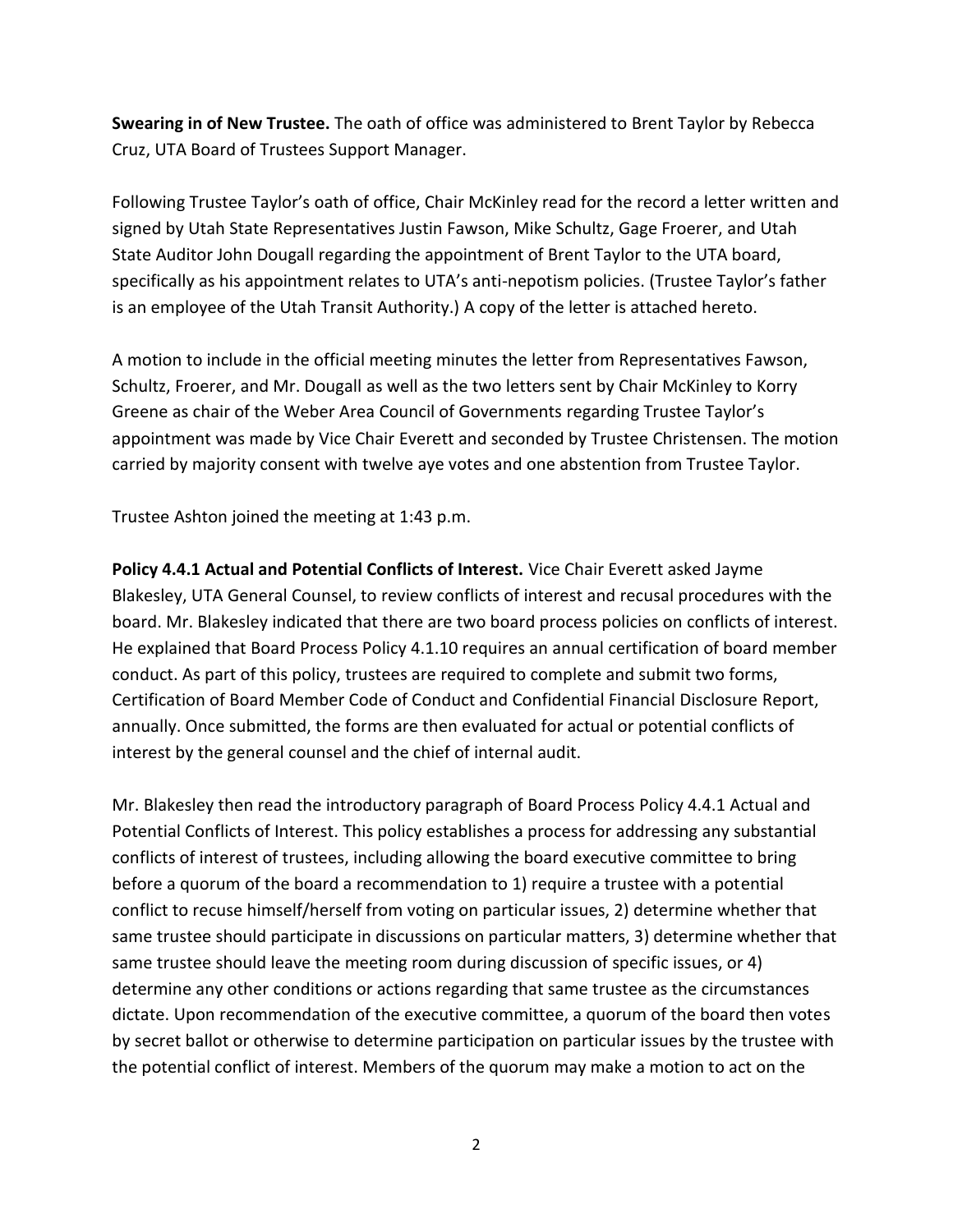recommendation of the executive committee or to take another action regarding the potential conflict.

Mr. Blakesley outlined a process for determining how policies on recusal would apply to Trustee Taylor due to his father's employment with UTA. He recommended that Trustee Taylor submit the Certification of Board Member Code of Conduct and Confidential Financial Disclosure forms for review. He indicated that during the next board executive committee meeting matters will be identified from which Trustee Taylor should recuse himself to avoid actual or potential conflicts of interest. (Mr. Blakesley recommended these matters include collective bargaining, budget line items, employee compensation, benefits, and service changes). The executive committee will then present its recommendations to the full board for a vote.

Discussion ensued. Trustee Christensen expressed a desire to include in-laws and step-family relationships in Board Process Policy 4.4.1. Trustee McConkie suggested it would be best to make it a matter of practice to have potential appointees vetted for conflicts of interest by their appointing authorities prior to an appointment to UTA's board. Mr. Blakesley suggested it might be appropriate to amend the board anti-nepotism policy on the agenda for consideration today to include making formal notice to appointing authorities informing them of UTA's policies and procedures. He also suggested including language to allow UTA to exceed the ethics requirements in state law when prudent. Chair McKinley suggested that a packet including UTA's conflicts of interest policies be sent to appointing authorities near the expiration of an appointee's term. He also mentioned that some conflicts could remain unknown to UTA until the Certification of Board Member Code of Conduct and Confidential Financial Disclosure forms are submitted and reviewed. Vice Chair Everett then suggested the packet include the Certification of Board Member Code of Conduct and Confidential Financial Disclosure forms. Trustee De Lay asked that language in Board Process Policy 4.4.1 be strengthened as it relates to contractors and vendors. Chair McKinley suggested the policy be reviewed next month by the appropriate board committee.

Mr. Blakesley stated policies are preventative measures and that the ultimate responsibility for raising conflicts lies with trustees. He recommended any potential conflicts from trustees be raised with the board chair, the general counsel, and the chief of internal audit.

Trustee Taylor stated that the only reason he is on the UTA board is that he was duly appointed by his appointing authority. He then opined that he feels the board is a representative body and that he does not feel it is appropriate to require the decision of an appointing authority to be overturned when there are "reasonable controls" that can be put in place. He further opined that UTA's anti-nepotism policy refers to the hiring of relatives and does not apply to existing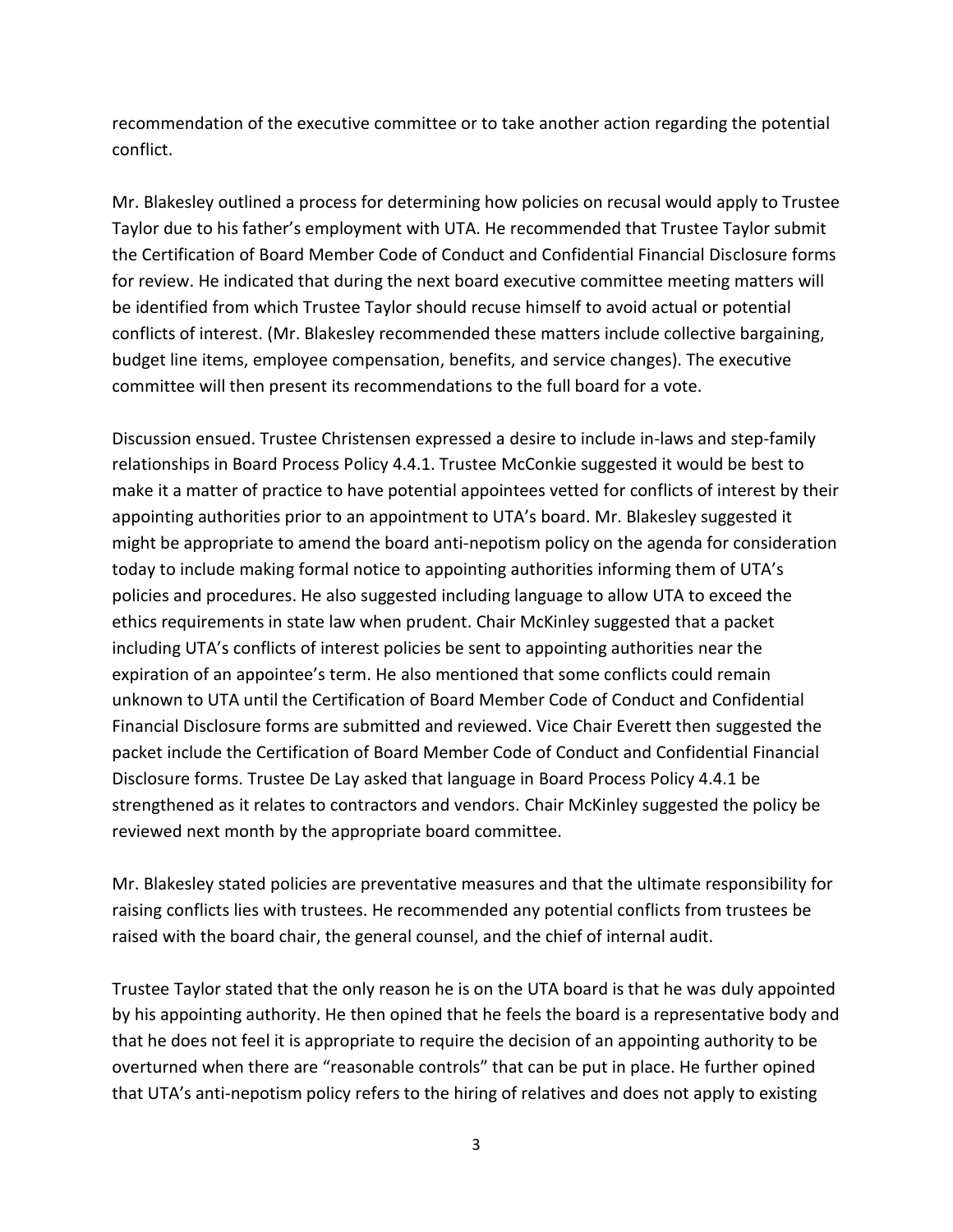employees. He said there are recusal processes outlined in state law and he fully intends to comply with them. He then reiterated that he was on the board under the "principle of representative democracy."

Chair McKinley stated the board would like to make it absolutely clear what its policies are and will address that through the committee process. Trustee Millburn recommended comprehensively reviewing and streamlining all board policies. Trustee Walker requested that if a policy exception is to be made for Trustee Taylor, an exception be made all current trustees to allow them to be grandfathered into any new or updated anti-nepotism policy. Trustee Taylor stated he does not feel his appointment is an exception to UTA's current anti-nepotism policy. He then read sections I and IIB from UTA's Corporate Policy 6.1.4 Employment of Relatives (a copy of the policy is attached hereto). Trustee Taylor indicated his interpretation of the policy is that since his father was already hired at the time of his appointment, the anti-nepotism policy does not apply. He acknowledged that the policy would apply if his father were to be promoted or apply for a new position within the organization. Vice Chair Everett stated that the intent of the policy is clear, which is that the board wishes to eliminate any nepotism within the organization.

Trustee Christensen requested that Trustee Taylor introduce himself and share some personal details about his life and family. Trustee Taylor then provided some biographical information.

**General Public Comment Period.** In-person public comment was given by George Chapman.

**President/CEO Report.** Jerry Benson, UTA President/CEO, delivered his monthly report to the board which included:

- A new publication called *Rider's Digest*
- Information from the American Public Transportation Association CEOs Seminar, including a video clip on the future of autonomous vehicles

# **CEO Performance Planning and Review Process.**

**Presentation of Item.** Jerry Benson reviewed the document titled "CEO Performance Planning and Review Process" contained in the meeting packet.

**Public Input.** No in-person comment was given. No comment was received online.

**Board Discussion and Decision/Action.** Vice Chair Everett requested the draft CEO Performance Planning and Review Process document be posted on UTA's website.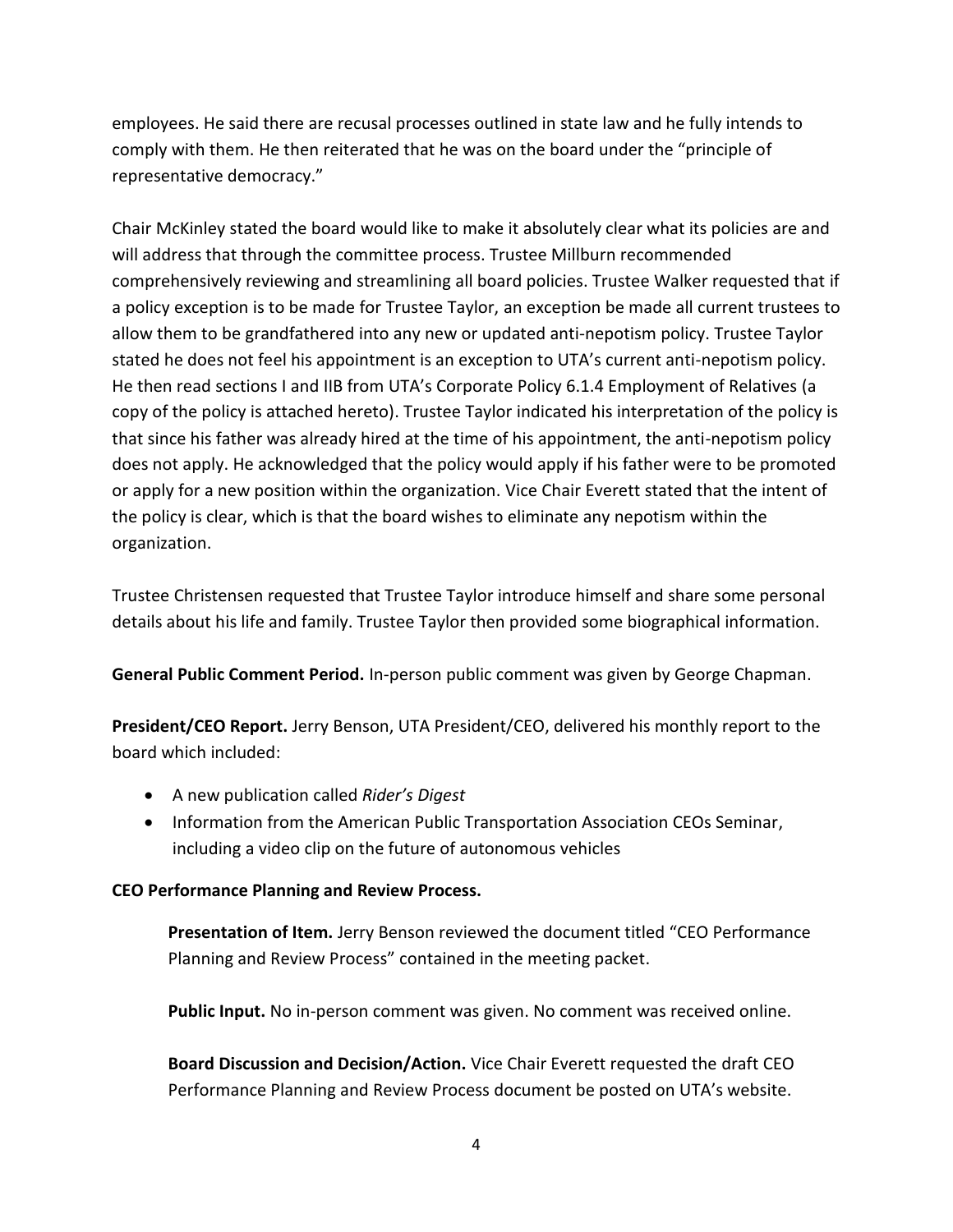Trustee Taylor made a suggestion to live stream board meetings. Chair McKinley indicated developing a process to live stream meetings is already underway. A motion to tentatively approve the CEO performance planning and review process subject to further review in March 2017 was made by Trustee Christensen and seconded by Trustee Henderson. The motion carried by unanimous consent.

#### **Resolution: R2017-02-01: UTA Bylaws.**

**Presentation of Item.** Jayme Blakesley, UTA General Counsel, reviewed proposed changes to the UTA Bylaws and indicated the changes were being made to allow the board more flexibility in determining its committee structure.

**Public Input.** No in-person comment was given. No comments were received online.

**Board Discussion and Decision/Action.** A motion to approve the resolution was made by Trustee Christensen and seconded by Trustee McConkie. The motion carried by unanimous consent.

### **Resolution: R2017-02-02: Board Process Policy 4.1.13 Employment of Relatives.**

**Presentation of Item.** Mr. Blakesley compared and contrasted what currently exists by way of policy on employment of relatives with the proposed policy in the resolution. He indicated passage of the proposed policy would not be applied retroactively to any currently seated trustee.

**Public Input.** No public comment was given on this item.

**Board Discussion and Decision/Action.** Vice Chair Everett suggested that staff prepare a packet of information to send to appointing authorities prior to approving this resolution and reference such a process in the policy. A motion to table the resolution and bring it back before the board after it has been reviewed in committee was made by Trustee Millburn and seconded by Trustee Henderson. Discussion ensued. Trustee Bell asked that issues related to the employment status of Trustee Taylor's father not be discussed in closed session. The motion carried by unanimous consent.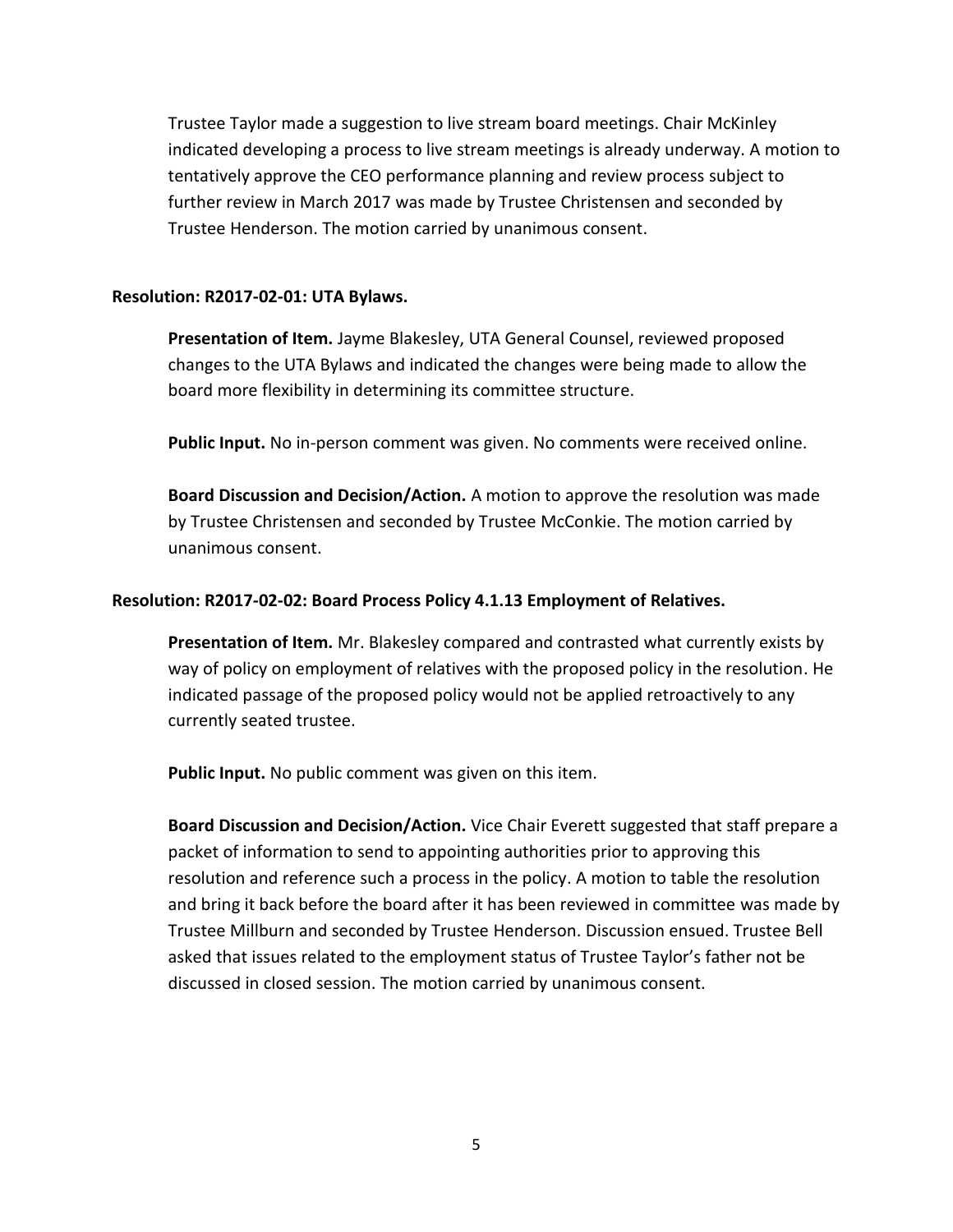#### **Resolution: R2017-02-03: Clearfield Property Disposition.**

**Presentation of Item.** Robert Biles, UTA Vice President of Finance, indicated that UTA staff recommends disposing of Phase 1B of the property, which consists of 9.8 acres, at the Clearfield transit-oriented development (TOD) site.

**Public Input.** In-person comment was given by George Chapman. No comments were received online.

**Board Discussion and Decision/Action.** Action on this item was deferred until after closed session.

# **Resolution: R2017-02-04: South Jordan Transit-Oriented Development Property.**

**Presentation of Item.** Robert Biles, UTA Vice President of Finance, explained a proposal to 1) trade 0.25 acres of property and acquire approximately 0.4 acres of property and to 2) dispose of an additional 0.6 acres to the joint development at market value at the South Jordan TOD site. Questions were posed by the board and answered by staff.

**Public Input.** No in-person comment was given. No comments were received online.

**Board Discussion and Decision/Action.** Action on this item was deferred until after closed session.

### **Resolution: R2017-02-05: Jordan Valley TOD Phase 2 Financial Plan.**

**Presentation of Item.** Robert Biles, UTA Vice President of Finance, spoke to Resolutions R2017-02-05 and R2017-02-06 concurrently and provided a visual representation of the property.

**Public Input.** No in-person comment was given. No comments were received online.

**Board Discussion and Decision/Action.** Action on this item was deferred until after closed session.

# **Resolution: R2017-02-06: Jordan Valley TOD Phase 3 Financial Plan.**

**Presentation of Item.** Robert Biles, UTA Vice President of Finance, spoke to Resolutions R2017-02-05 and R2017-02-06 concurrently and provided a visual representation of the property.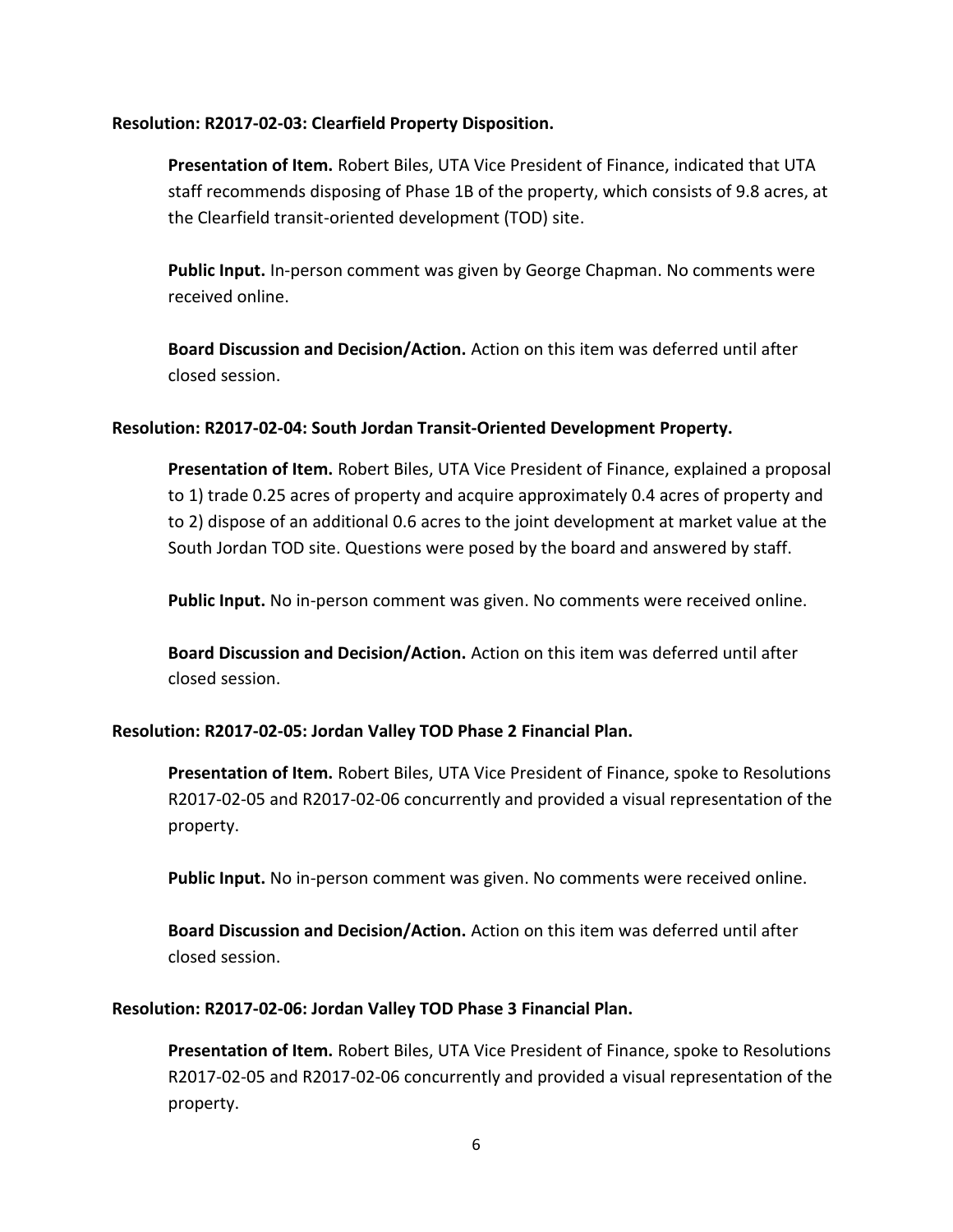**Public Input.** No in-person comment was given. No comments were received online.

**Board Discussion and Decision/Action.** Action on this item was deferred until after closed session.

# **Resolution: R2017-02-07: New Committee Structure.**

**Presentation of Item.** Vice Chair Everett presented the new committee structure as outlined in the meeting packet and indicated that all committee meetings would be scheduled on an as-needed basis and open to the public. She further indicated that Chair McKinley may revise committee assignments for Trustee Taylor.

**Public Input.** In-person comment was given by George Chapman. No comments were received online.

Trustee De Lay requested that Mr. Blakesley explain items the board is authorized to discuss in closed session pertaining to real estate. Vice Chair Everett requested that committee meeting packets be posted online. Trustee Taylor suggested that public comment be included on all committee agendas.

**Board Discussion and Decision/Action.** A motion to approve the resolution was made by Trustee De Lay and seconded by Trustee Henderson. The motion carried by unanimous consent.

**Items for Consent.** Consent items were comprised of the following:

Approval of January 25, 2017 Meeting Report

A motion to approve the consent items was made by Vice Chair Everett and seconded by Trustee Romero. The motion carried by majority consent with two abstentions from Trustees De Lay and Taylor.

**Closed Session.** Chair McKinley indicated there were matters to be discussed in closed session relative to real property and personnel. A motion to move into closed session was made by Trustee Millburn and seconded by Trustee Walker. Trustee Bell objected to closing the session to discuss matters relative to the anti-nepotism policy, Trustee Taylor's appointment, or the employment of Trustee Taylor's father. Chair McKinley requested the motion be split.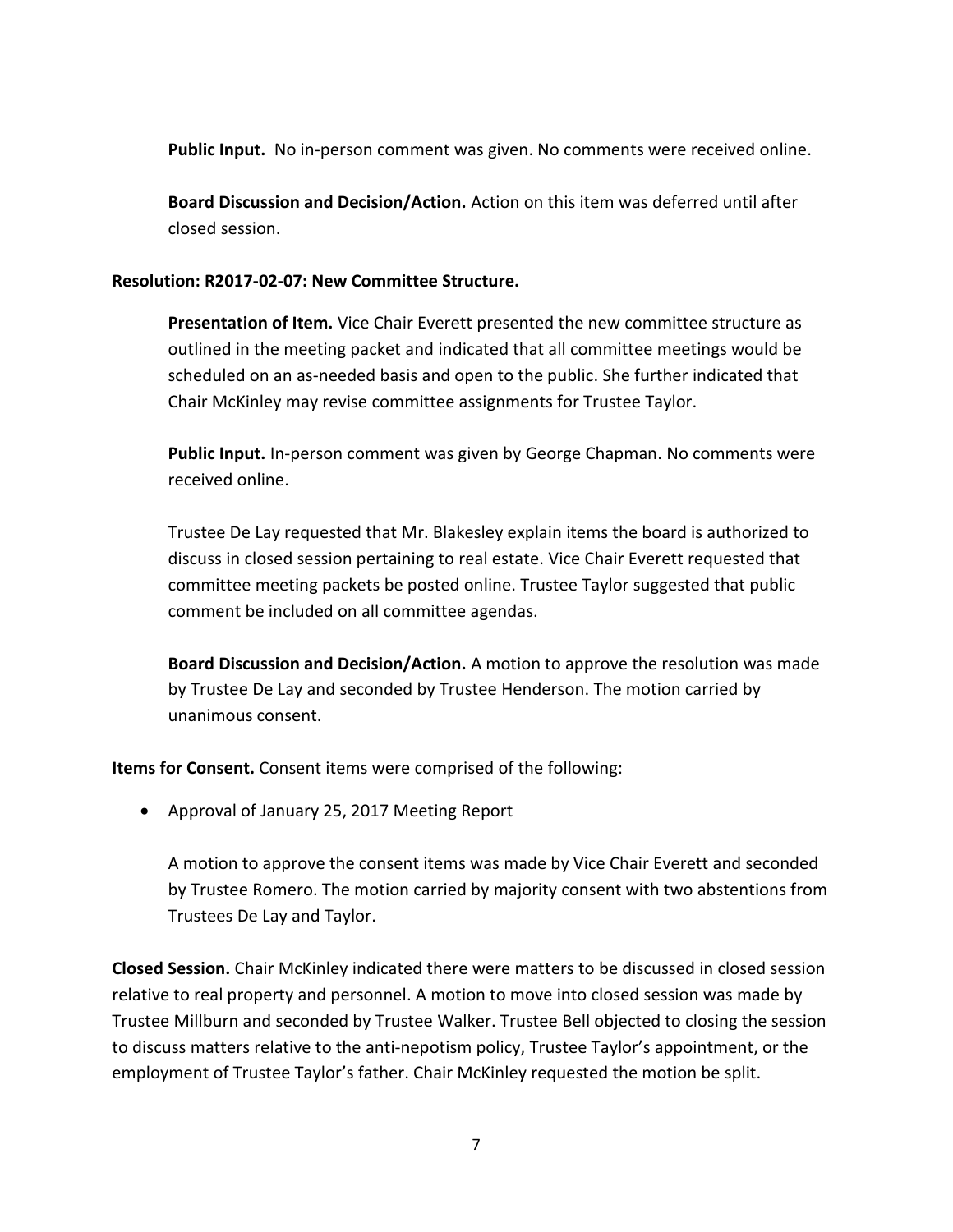A motion to move into closed session to discuss matters related to real property was made by Trustee De Lay and Trustee Millburn. The motion carried by unanimous consent.

Trustee Walker withdrew his second to the initial motion to go into closed session on matters relative to real property and personnel and indicated he only intended to second a motion related to real property. Chair McKinley stated that there were matters to discuss relative to personnel and litigation. A motion to move into closed session to discuss matters related to personnel and litigation was made by Trustee Walker and seconded by Trustee Bartholomew. Discussion ensued. Mr. Blakesley confirmed that the personnel and litigation matters to be discussed in closed session pertained to topics raised in Trustee Bell's objection. Trustee Bell indicated he was not persuaded that these matters were appropriate for closed session because litigation is not real or threatened. Mr. Blakesley stated that while he has no personal opinion on the matter, it would be permissible for the board to discuss the personnel and litigation items in closed session should they opt to do so because the question would be whether to invoke the anti-nepotism policy, whether that might result in the termination of an employee, and should the board choose to terminate an employee (which he noted was uncertain), there are litigation risks related to that choice that should be known by the board before it elects to take action. Trustee Bell said his understanding is that in order for a litigation topic to be appropriate for closed session, the litigation needs to be actual or threatened. Mr. Blakesley responded that in this circumstance litigation would likely be threatened. Trustee Bell replied that it would not be appropriate to discuss it in closed session until it is threatened. Chair McKinley stated that from the discussions he has had, litigation is threatened. Trustee Bell again stated that he would resist going into closed session to address personnel matters or litigation related to Trustee Taylor's father because the conversation would be about a political issue and would not relate to the employee's competence or performance. Trustee Bell said he feels the board's response on this issue should be public. Trustee Millburn asked if the issue was moot because the board voted to table the proposed anti-nepotism policy. Chair McKinley responded that the board is still bound by the existing policy. Trustee Millburn expressed support for Trustee Bell's position. Trustee De Lay requested that Trustee Taylor recuse himself from the personnel and litigation discussion. Chair McKinley said that would be appropriate. Trustee Taylor stated that he agreed with Trustee Bell's opinion that the discussion should be public. Chair McKinley told Trustee Taylor that he should not participate in the discussion. Trustee Taylor then said he should be able to participate in any discussion on what trustees should say publicly about this issue. Mr. Benson reminded the board that employment and management decisions relative to UTA personnel are in the President/CEO's purview. Chair McKinley responded that the board is responsible for its policies. Trustee Walker withdrew his motion to move into closed session to discuss personnel and litigation. No further motions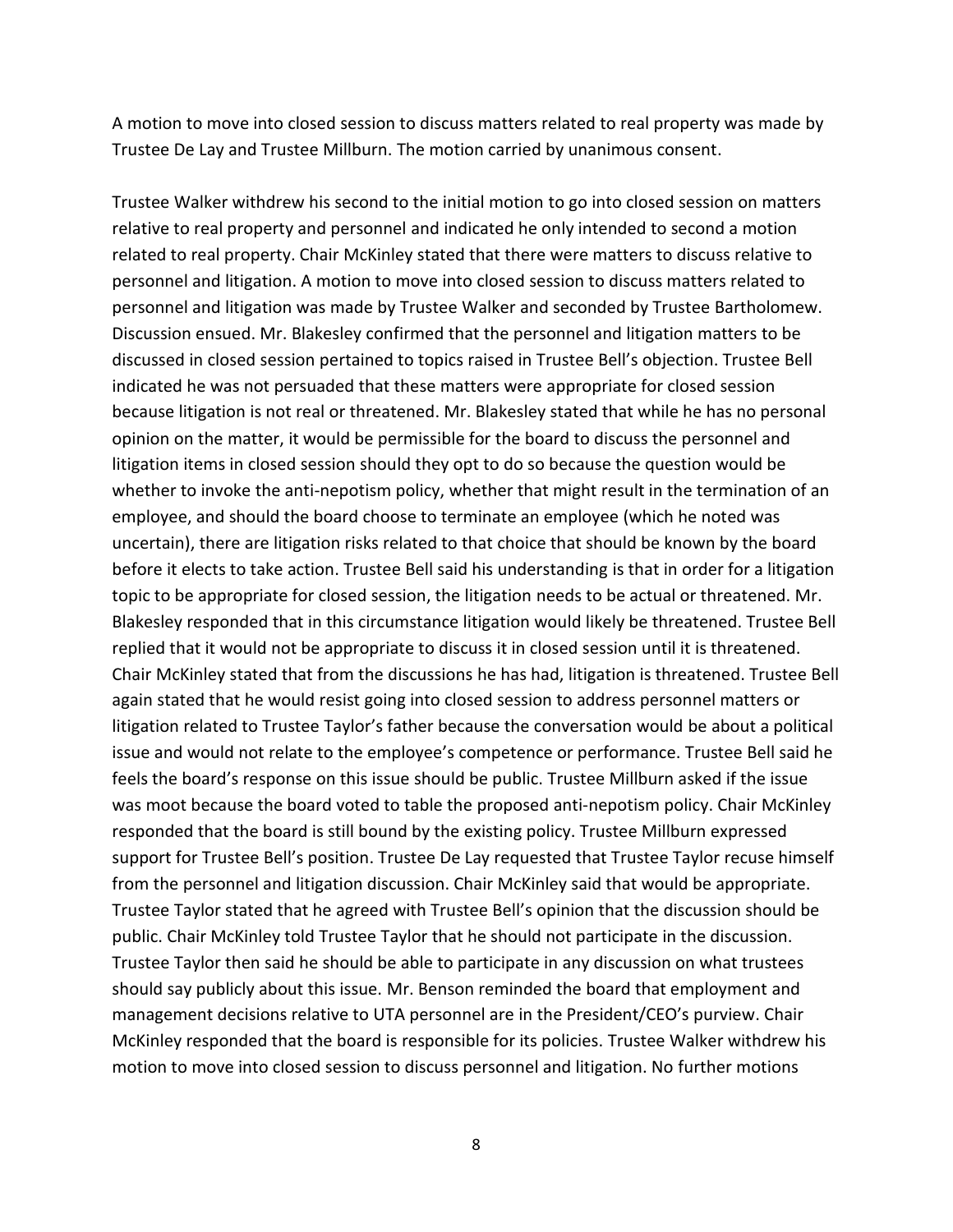were made. The board moved into closed session at 3:32 p.m. to discuss matters related to real property.

Trustee Acerson left the meeting during closed session at 4:43 p.m.

**Open Session.** A motion to return to open session was made by Trustee De Lay and seconded by Trustee Romero. The motion carried by unanimous consent and the board returned to open session at 5:12 p.m.

# **Action Taken Regarding Matters Discussed in Closed Session.**

**Resolution: R2017-02-03: Clearfield Property Disposition.** A motion to approve the disposition of the Phase 1B property at the Clearfield Station site on the terms and conditions discussed during closed session was made by Trustee Bartholomew and seconded by Trustee Walker. On recommendation from Mr. Blakesley, Chair McKinley asked if any of the trustees has a conflict of interest on the Clearfield property. No conflicts were raised. Trustee Millburn asked if he should recuse himself from voting on this item due to his status as a Davis County Commissioner. Mr. Blakesley replied that Trustee Millburn did not need to recuse himself. The motion carried by majority consent with one abstention from Trustee Taylor.

**Resolution: R2017-02-05: Jordan Valley TOD Phase 2 Financial Plan.** A motion to approve the Phase 2 financial plan for the Jordan Valley TOD site on the terms and conditions discussed during closed session was made by Trustee Bartholomew and seconded by Vice Chair Everett. Chair McKinley asked if any of the trustees has a conflict of interest on the Jordan Valley TOD property. No conflicts were raised. The motion carried by majority consent with one nay vote from Trustee De Lay two abstentions from Trustees Taylor and Henderson.

**Resolution: R2017-02-06: Jordan Valley TOD Phase 3 Financial Plan.** A motion to approve the Phase 3 financial plan for the Jordan Valley TOD site on the terms and conditions discussed in closed session was made by Trustee Millburn and seconded by Trustee Walker. Chair McKinley asked if any of the trustees has a conflict of interest on the Jordan Valley TOD property. No conflicts were raised. The motion carried by majority consent with one nay vote from Trustee De Lay and one abstention from Trustee Taylor.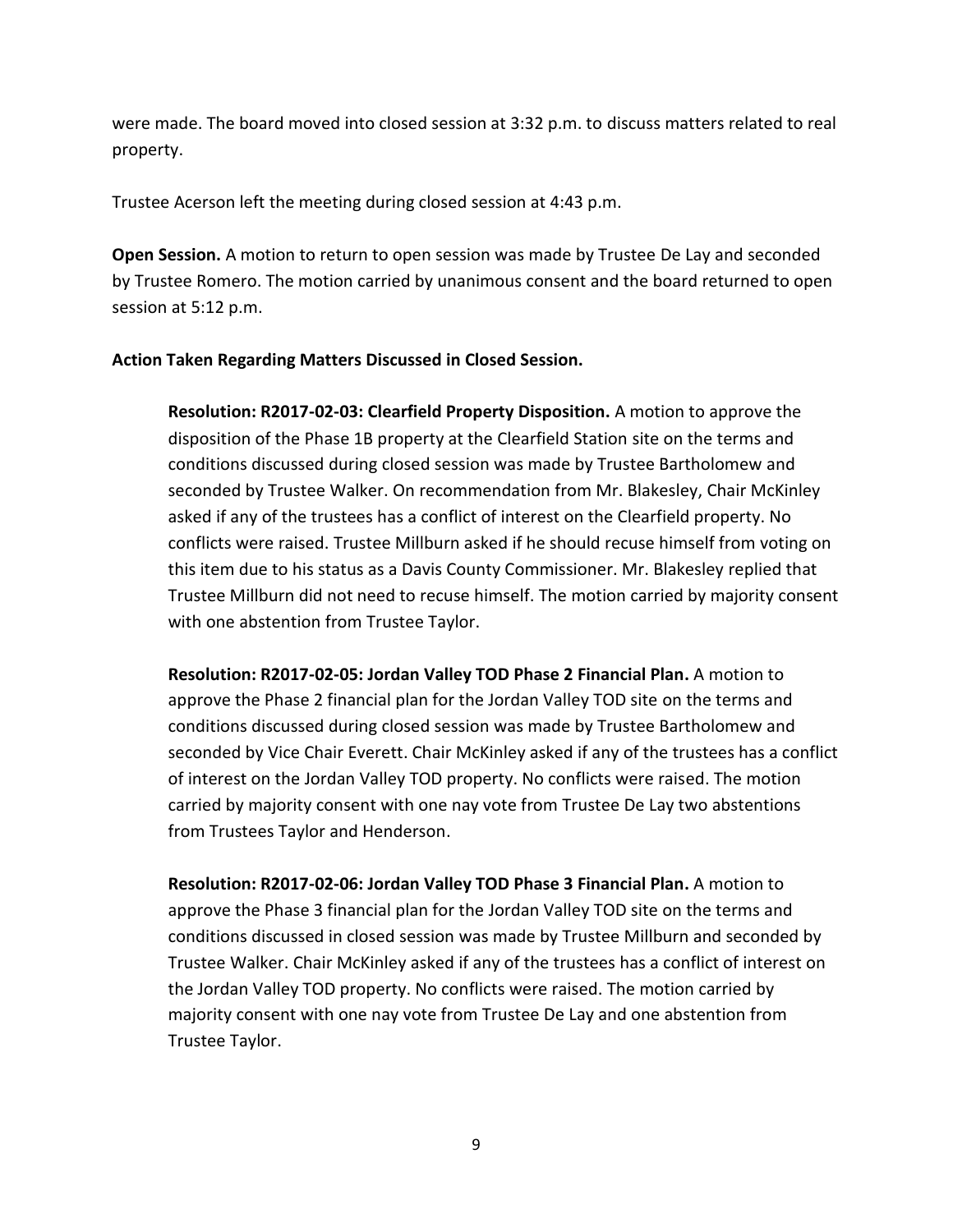**Resolution: R2017-02-04: South Jordan Transit-Oriented Development Property.** A motion to approve 1) the exchange of properties at the South Jordan Station to facilitate parking and access to the TOD site and 2) conveyance of a property interest in the former restaurant parcel to the adjacent property on the terms and conditions discussed in closed session including completion of an appraisal to ensure fair market value is achieved for both land and building, that UTA preserve access across the restaurant parcel for future expansion of the FrontRunner Station, and that construction and demolition costs associated with the transfer of the restaurant parcel to parking be borne by the purchaser was made by Trustee Bartholomew and seconded by Trustee Romero. Chair McKinley asked if any of the trustees has a conflict of interest on the South Jordan TOD property. No conflicts were raised. The motion carried by majority consent with one abstention from Trustee Taylor.

Trustee Walker left the meeting at 5:25 p.m.

# **Presentations/Informational Items.**

**2017 Risk Assessment Process.** In the interest of time, Chair McKinley asked that this item be deferred.

**Utah Legislative and Federal Updates.** Matt Sibul, UTA Government Relations Director, Spoke about government relations items of interest including:

- Depot District bus facility appropriation
- Food and internet sales tax
- SB174 Public Transit and Governance Amendments
	- Mr. Sibul indicated a task force may be assigned to review UTA's governance structure
- Bills sponsored by Senator Karen Mayne
- Drug free zone definitions and a seatbelt exemption for paratransit assistants
- Meeting with Senator Hatch on federal appropriations and funding opportunities for the Salt Lake airport

Questions were posed by the board and answered by Mr. Sibul.

### **Other Business.**

**Board Retreat Dates.** It was noted that board retreat was set for June 2-3, 2017.